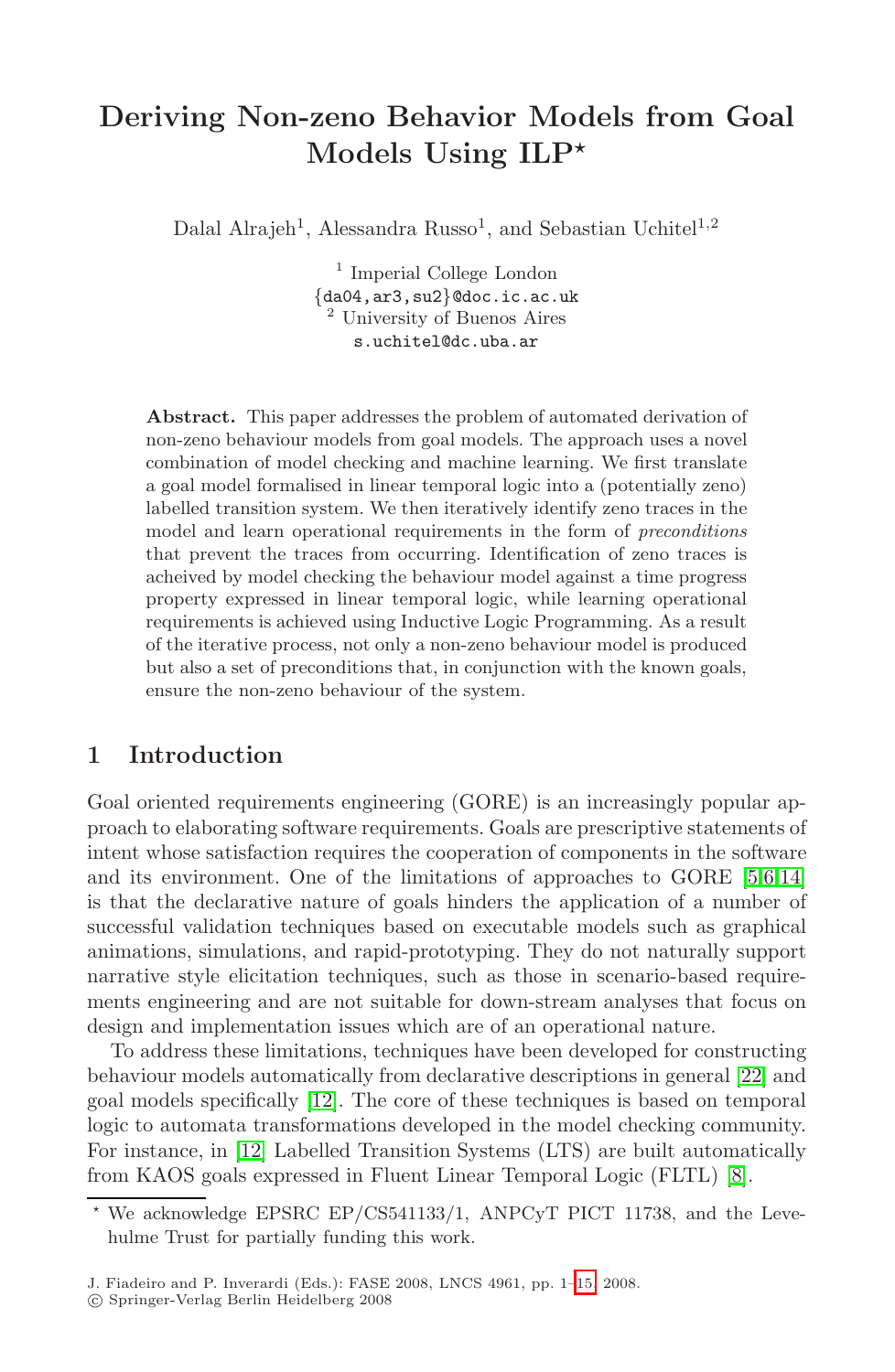The key technical difficulty in constructing behaviour model from goal models is that the latter are typically expressed in a synchronous, non-interleaving semantic framework while the former have an asynchronous interleaving semantics. Thi[s m](#page-14-4)ismatch relates to the fact that it is convenient to make different assumptions for modelling requirements and system goals than for modelling communicating sequential processes. One of the practical consequences of this mismatch is that the construction of behaviour models from a goal model may introduce deadlocks and progress violations. More specifically, the resulting behaviour model may be zeno, i.e exhibit traces in which time never progresses. Clearly these models do not adequately describe the in[ten](#page-14-1)ded system behaviour and thus are not suitable basis for analysis.

A solution proposed in [12] to the problem of zeno traces is to construct behavior models from a fully operationalised goal model rather than from a set of high-level goals. This involves identifying system operations and extracting operational requirements in the form of pre- and trigger-conditions from the highlevel goals [13]. One disadvantage of this approach is that operationalisation is a manual process for which only partial support is provided. Support comes in the form of derivation patterns restricted to some common goal patterns [6].

This paper addresses the problem of non-zeno behaviour model construction using a novel combination of model checking and machine learning. The approach starts with a goal model and produces a non-zeno behaviour model that satisfies all goals. Briefly, the proposed method first involves translating automatically the goal model, formalised in Linear Temporal Logic (LTL), into a (potentially zeno) labelled transition system. Then, in an iterative process, zeno traces in the behaviour model are identified mechanically, elaborated into positive and n[egat](#page-14-7)ive scenarios, and used to automatically learn preconditions that prevent the traces from occurring. Identification of zeno traces is achieved by model checking the behaviour model against a time progress property expressed in LTL, while preconditions are learned using Inductive Logic Programming (ILP).

As a result of the proposed approach, not only a non-zeno behaviour model is constructed, but also a set of precondition is produced. These preconditions, in conjunction with the known goals, ensure the non-zeno behaviour of the system. Consequently, the approach also supports the operationalisation process of goal models described in [13].

The rest of the paper is organizes as follows: Section 2 provides background on goal-models, LTSs and FLTL. Section 3 describes the problem of derivation of non-zeno behaviour models and presents a formalisation of the problem resolved in this paper. Section 4 presents the detai[ls o](#page-14-8)f the proposed approach. Section 5 discusses the results and observations obtained from applying the approach. Finally, Sections 6 and 7 conclude the paper by a comparison with related work and discussion on future work.

# **2 Background**

In this section we discuss goal and behaviour modelling. The examples we use refer to a simplified version of the mine pump control system [10]. In this system,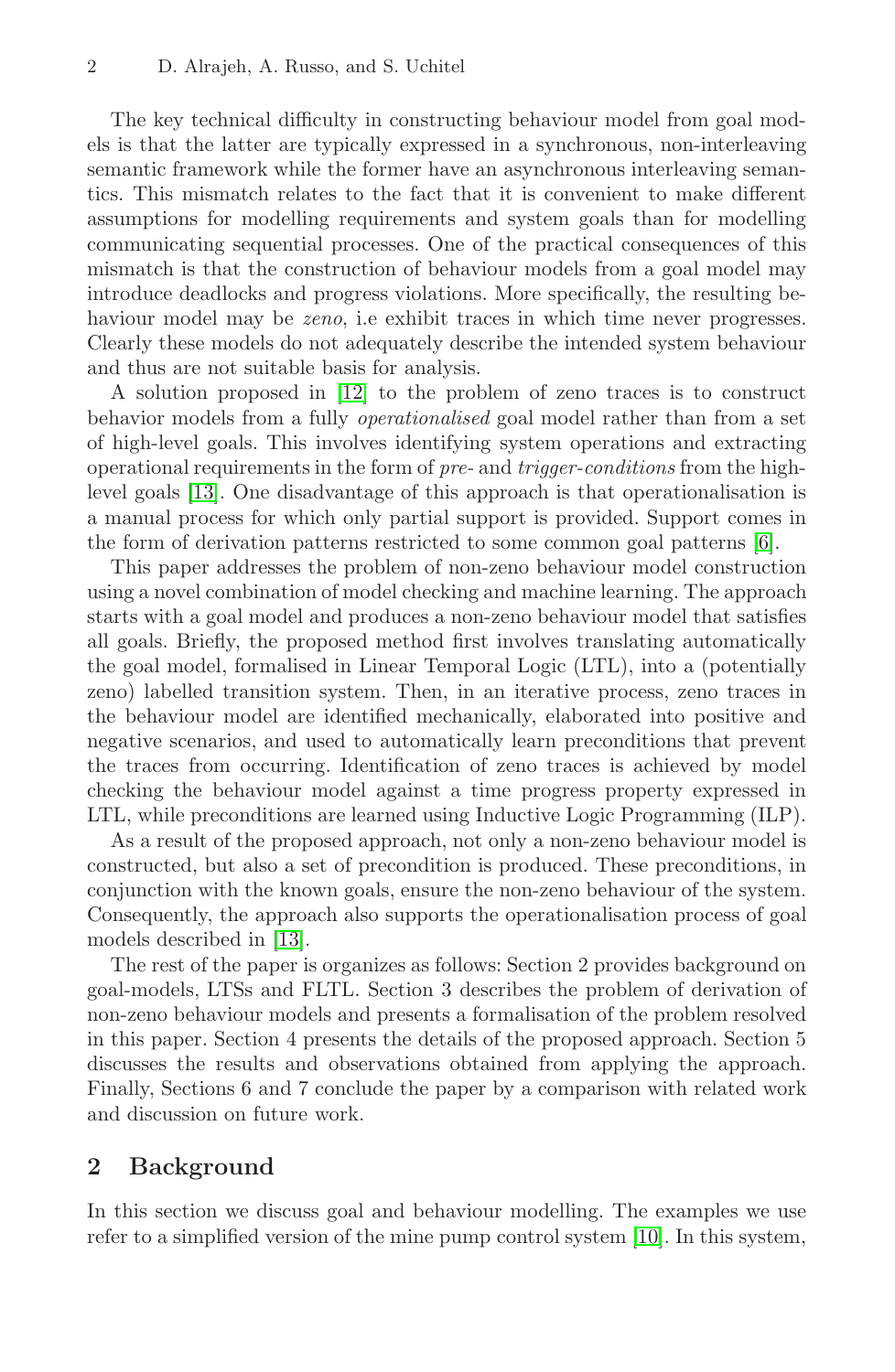<span id="page-2-0"></span>a pump controller is used to prevent the water in a mine sump from passing some threshold and flooding the mine. To avoid the risk of explosion, the pump may only be on when the level of methane gas in the mine is not critical. The pump controller monitors the water and methane levels by communicating with two sensors, and controls the pump in order to guarantee the safety properties of the system.

## **2.1 Goal Models**

Goals focus on the objectives of the system. They are state-based assertions intended to be satisfied over time by the system. By structuring goals into refi[nem](#page-14-9)ent structures, GORE [ap](#page-14-0)proaches aim to provide systematic methods that support requirements engineering activities. Goals are expected to be refined into sub-goals that can be assigned either to the software-to-be, to other components or to the environment as domain assumptions. Goals assigned to the software-to-be are used to derive operational requirements in the form of pre-, post- and trigger-conditions for operations provided by the software.

In this paper, we define a goal model to be a collection of system goals and operation descriptions. We specify goals informally using natural language and formally using LTL [16]. We follow the KAOS [5] approach assuming a discretemodel of time in which consecutive states in a trace are always separated by a single time unit. The time unit corresponds to some arbitrarily chosen smallest possible time unit for the application domain. Hence, the goal  $Pumpof$ fWhenLowWater can be informally described as "when the water is below the low level, the pump must be off within the next time unit" and formally specified as  $\Box(\neg High Water \rightarrow \bigcirc \neg PumpOn)$ , where  $\Box$  is the temporal operator meaning always,  $\bigcap$  is the next time point operator, and HighWater and PumpOn are propositions meaning that "the water in the sump is above the low level threshold" and "the pump is on", respectively.

LTL assertions are constructed using a set  $P$  of propositions that refer to state-based properties, the classical connectives,  $\neg, \wedge$  and  $\rightarrow$ , and the temporal operators  $\bigcirc$  (next),  $\Box$  (always),  $\Diamond$  (eventually) and U (strong until). Other classical and temporal operators can be defined as combinations of the above operators (e.g.  $\phi \vee \psi \equiv \neg(\neg \phi \wedge \neg \psi)$ , and  $\phi \mathsf{W} \psi \equiv (\Box \phi) \vee (\phi \mathsf{U} \psi)$ ). The semantics of LTL assertions is given in terms of traces (i.e. infinite sequences of states  $s_1$ ,  $s_2, \ldots$ ). Each state defines the set of propositions true at that state. In addition, each state is classified as an observable or a non-observable state.

LTL assertions are evaluated only on observable states. In the case of goal models, an observable state corresponds to a time point where a time unit ends and another one starts. A proposition p is said to be satisfied in a trace  $\sigma$  at position *i*, written  $\sigma, i \models p$ , if it is true at the *i*<sup>th</sup> observable state in that trace. Note this state is not necessarily the  $i^{th}$  state of the trace, as non-observable states may appear between observable ones. The semantics of Boolean operators is defined in a standard way over each observable state in a sequence. The semantics of the temporal operators is defined as follows:

 $- \sigma, i \models \Box \phi \text{ iff } \forall j \geq i. \sigma, j \models \phi$ 

 $- \sigma, i \models \bigcirc \phi$  iff  $\sigma, i + 1 \models \phi$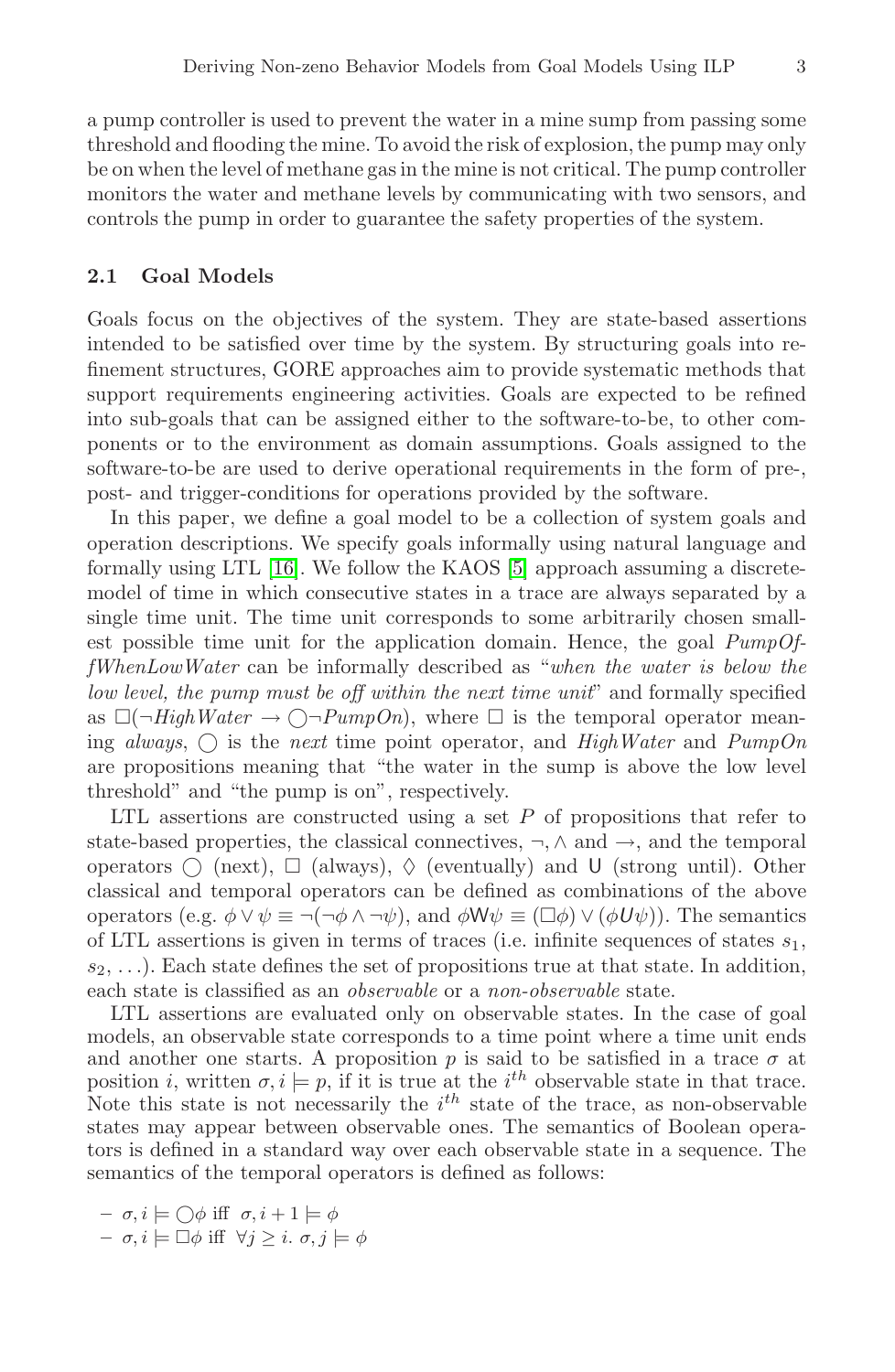**–** σ, i |= ♦φ iff ∃j ≥ i. σ, j |= φ **–** σ, i |= φ U ψ iff ∃j ≥ i. σ, j |= ψ and ∀i ≤ k<j. σ, k |= φ

Given the above semantics, a formula  $\bigcirc p$  is satisfied at the i<sup>th</sup> observable state in  $\sigma$  if p is true at the  $(i+1)^{th}$  observable state in  $\sigma$ . An LTL assertion  $\phi$  is said to be *satisfied in a trace*  $\sigma$  if and only if it is satisfied at the first observable state in the trace. Similarly, a set  $\Gamma$  of formulae is said to be satisfied in a trace σ if each formula ψ ∈ Γ is satisfied in the trace σ; Γ is said to be consistent if there is a trace that satisfies it.

Goal models also include domain and required conditions of operations. An operation causes the system to transit from one state to another. Conditions over operations can be domain pre- and post-conditions and required pre- and trigger-conditions. Domain pre- and post-conditions describe elementary state transitions defined by operation applications in the domain. For instance, the operation switch  $PumpOn$  has as domain pre- and post-condition the assertions  $\neg PumpOn$  and  $PumpOn$ . Required pre- and trigger-conditions are prescriptive conditions defining respectively the weakest necessary conditions and the sufficient conditions for performing an operation. Conditions on operations are evaluated at the beginning/end of time units. For instance, if a required precondition holds at the beginning of a time unit (i.e. at an observable state in a trace), then the operation may occur within the time unit (i.e. before the next observable state in that trace). It is expected that the required pre- and trigger-conditions guarantee the satisfa[ctio](#page-14-10)n of system goals.

## **2.2 Behaviour Models**

Behaviour models are event-based representations of system behaviors. Different formalisms have been proposed for modelling and analyzing system behaviors (e.g. [9]), among which LTS is a well known formalism for modelling systems as a set of concurrent components. Eac[h c](#page-14-5)omponent is defined as a set of states and possible transitions between these states [15]. Transitions are labelled with events denoting the interaction that the component has with its environment. The global system behavior is captured by the parallel composition of the LTS model of each component, by interleaving their behavior but forcing synchronization on shared events.

LTSA [15] is a tool that supports various types of automated analyses over LTSs such as model checking and animation. The logic used by LTSA is the asynchronous linear temporal logic of fluents (FLTL) [8]. This logic is an LTL in which propositions in  $P$  are defined as fluents. Fluents represent time varying properties of the world that are made true and false through the occurrence of events. A fluent can be either state-based or event-based. We denote the set of state fluents as  $P_f$  whereas event fluents as  $P_e$ . A fluent definition is a pair of disjoint sets of events, referred to as the initiating and terminating sets, and an initial truth value. Events of the initiating (resp. terminating) set are those events that, when executed, cause the fluent to become true (resp. false). For instance, the fluent definition for the state fluent  $PumpOn$  would be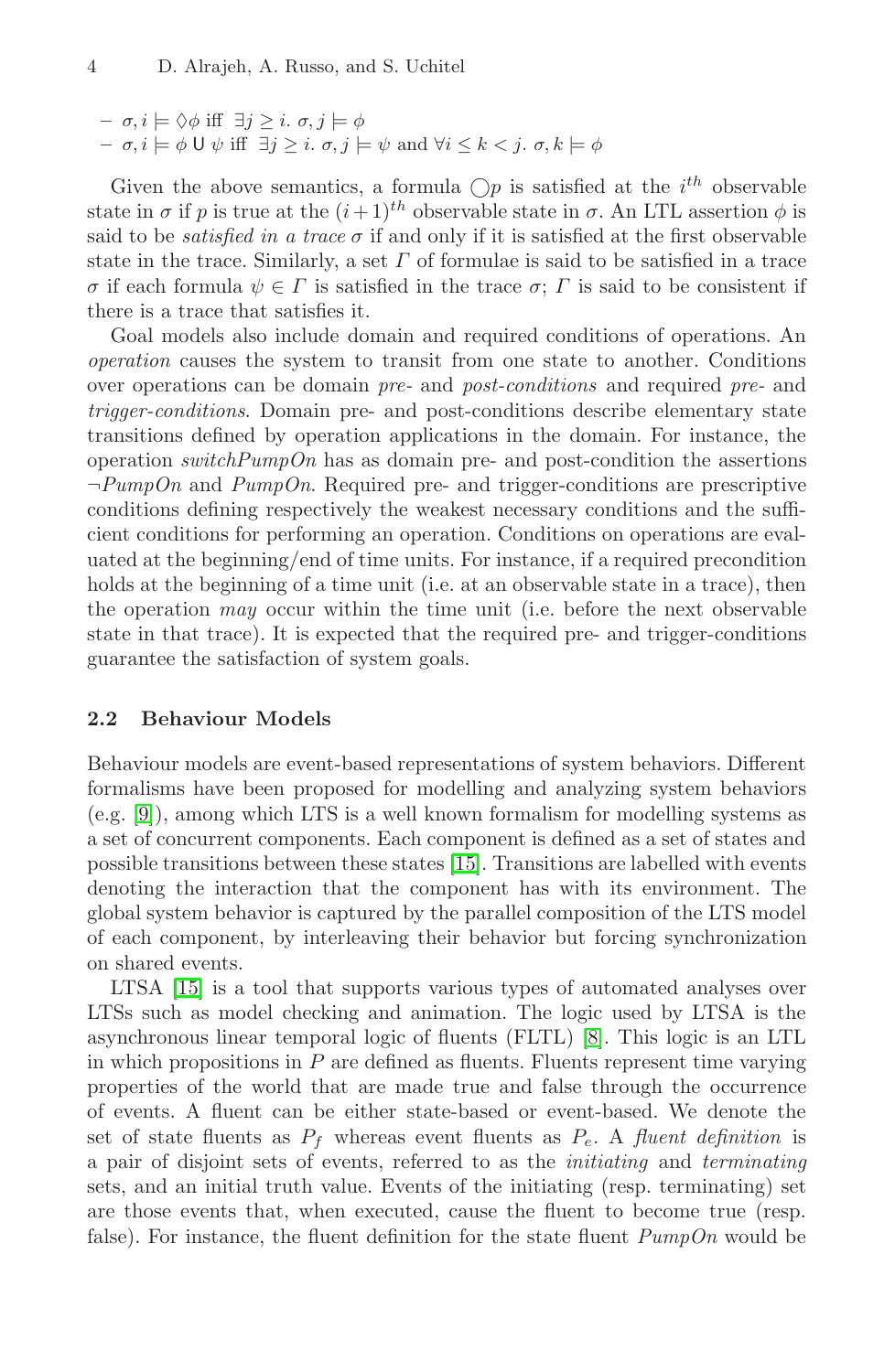$PumpOn= \langle \{switchPumpOn\}, \{switchPumpOff\} \rangle$ , meaning that the event switchPumpOn (resp. switchPumpOff) causes the fluent PumpOn to be true (resp. false). Given an event  $e$ , the event fluent also denoted as  $e$  is always defined as  $\langle {e}, L - {e} \rangle$  where L is the universe of events.

Asynchronous FLTL assertions are evaluated over traces of states and events (i.e.  $s_0 \xrightarrow{e_1} s_1 \xrightarrow{e_2} s_2...$ ). A position *i* in a trace  $\sigma$ , for  $i \geq 0$ , denotes the *i*<sup>th</sup> state in  $\sigma$ . The satisfiability of fluents over an LTS is defined with respect to positions in a given traces. A fluent  $f$  is said to be true at position  $i$  in a trace  $\sigma$  if and only if either of the following conditions hold: (i) f is initially true an[d n](#page-14-10)o terminating event has occurred since; and (ii) some initiating event has occurred before position  $i$  and no terminating event has occurred since. As the satisfiability depends on the fluent definition, we use  $\sigma, i \models_D f$  to denote that f is satisfied in  $\sigma$  at i with respect to a given set of fluent definitions D.

LTS models are untimed. To support the derivation of behavior models from goal models, which are timed models, time must be represented explicitly in the LTSs. We adopt the standard approach to discrete timed behaviour models by introducing an event tick to model the global clock with which each timedprocess synchronizes [15]. In the context of this paper, a tick signals the end of a time unit (as assumed by the goal model) and the beginning of the next.

When modelling discrete-timed systems using LTS with tick events, it is important to check the system does not exhibit traces in which a finite number of ticks occur. These traces, called zeno t[rac](#page-6-0)es, represent executions in which time does not progress. We refer to an LTS with zeno traces as a zeno model.

# **3 Problem Formulation**

In this section we discuss and exemplify why the construction of behaviour models from goal models can result in models with zen[o](#page-14-5) executions. We then describe formally the problem that this paper addresses in Section 4.

## **3.1 [F](#page-14-4)rom Goal Models to Behaviour Models**

Let  $G_s$  be a consistent goal model as described in Section 2.1. It is possible to construct an LTS satisfying  $G_s$  by transforming  $G_s$  into a semantically equivalent set of asynchronous FLTL assertions  $G_a$  and then computing an LTS model using an adaptation [12] of the temporal logic to automata algorithms in [8].

The transformation of a goal model  $G_s$  into asynchronous FLTL assertions  $G_a$  requires (i) translating the LTL goals in  $G_s$  to FLTL assertions using the technique described in [12] and (ii) coding the operations descriptions in  $G_s$  into asynchronous FLTL.

Goal assertions in  $G_s$  are translated into semantically equivalent asynchronous FLTL using an event fluent tick to model observable states where LTL formulae are evaluated. The translation  $Tr : LTL \rightarrow FLTL_{Async}$  is defined as follows (where  $\phi$  and  $\psi$  are LTL assertions):

| $Tr(\Box \phi) = \Box (tick \rightarrow Tr(\phi))$   | $Tr(\phi \cup \psi) = tick \rightarrow Tr(\phi) \cup (tick \wedge Tr(\psi))$ |
|------------------------------------------------------|------------------------------------------------------------------------------|
| $Tr(\Diamond \phi) = \Diamond (tick \land Tr(\phi))$ | $Tr(\bigcirc \phi) = \bigcirc (\neg tickW(tick \wedge Tr(\phi)))$            |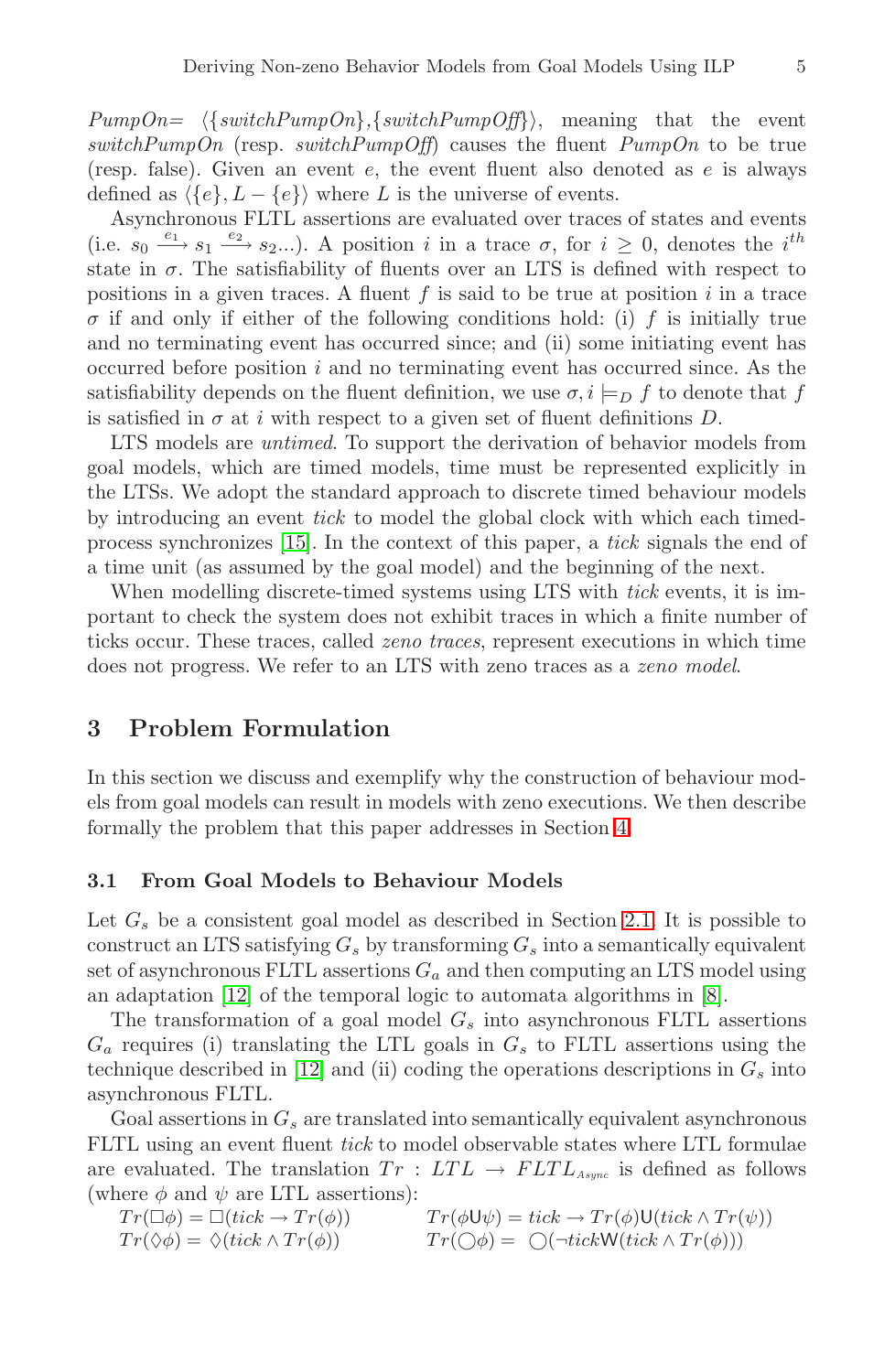T[he](#page-2-0) [t](#page-2-0)ranslation of the synchronous (LTL) next operator (see  $Tr(\bigcirc \phi)$ ) exemplifies well the difference between synchronous and asynchronous semantics. The synchronous formula  $\bigcirc \phi$  asserts that at the next time point  $\phi$  is true. The translation assumes that the formula  $Tr(\bigcirc \phi)$  will be evaluated at the start of a time unit, in other words at the occurrence of a tick, and requires that no ticks shall occur from that point onwards until the asynchronous translation of  $\phi$  holds and tick occurs. Consider the synchronous goal  $PumpOffWhen Low Water$ formalised in Section 2.1. Its translation gives the asynchronous assertion  $\Box (tick)$  $\rightarrow (\neg High Water \rightarrow \bigcirc (\neg tickW(tick \land \neg PumpOn)))$ .

The operations defined in  $G_s$  correspond to events in the behaviour model constructed, and the operation descriptions are expressed as FLTL assertions using the associated event fluents. For instance, if  $DomPre$  is the domain precondition for an operation e, then its asynchronous FLTL assertion is  $\square((tick \rightarrow$  $(\neg DomPre) \rightarrow \bigcirc \neg e$  W tick)) (intuitively, if DomPre is false at the start of a time unit, then e may not occur until the next tick). The coding of required preconditions  $ReqPre$  in  $G_a$  $G_a$  is analogous to domain preconditions. The FLTL assertion coding of requir[ed](#page-14-5) trigger-condition  $\text{Re} q \text{Tr} q$  for an operation e is  $\Box$ (*tick*  $\rightarrow ((\text{RegTrig} \land \text{DomPre}) \rightarrow \bigcirc \neg \text{tickWe})$ . Finally, the domain postcondition DomPost for an operation  $e$  in  $G_s$  is coded within the fluent definition associated with it. If  $f$  is the fluent appearing positively (resp. negatively) in the domain postcondition for  $e$ , then it is added to the fluent  $f$ 's initiating (resp. terminating) set of events.

Computing an LTS model from the asynchronous FLTL representation of a goal model requires using an adaptation [12] of a temporal logic to automata algorithm used in model checking of FLTL [8]. This adaptation consists of applying the technique, described in [8], to each FLTL assertion and then composing in parallel the individual LTS models, which amounts to logical conjunction. We shall see in the next subsection that this is not sufficient and that the resulting LTS may exhibit problematic behaviour in the form of zeno executions.

## **3.2 The Problem with Zeno Models**

The LTS models constructed from asynchronous FLTL goal assertions are not good models of a system behavior, as they constrain the event tick which cannot be controlled by the system and do not impose any constraints on the controllable events. The latter are only introduced by conditions on operations (i.e. domain and required conditions). If the goal model has insufficient conditions on operations then spurious executions may be exhibited by the goal model. For instance, the LTS model for the goal  $PumpOffWhenLowWater$  includes the infinite trace  $\langle$ tick, switchPumpOn, switchPumpOff, switchPumpOn, switchPumpOff,... $\rangle$  which does not exhibit a second tick events, so violating the expectation that time progresses (also referred as time progress property). Such trace occurs because there is no restriction as to when the pump may be switched on or off (i.e. preconditions for  $switchPumpOn$  or  $switchPumpOff$  is missing). In conclusion, although the LTS model constructed automatically from an asynchronous FLTL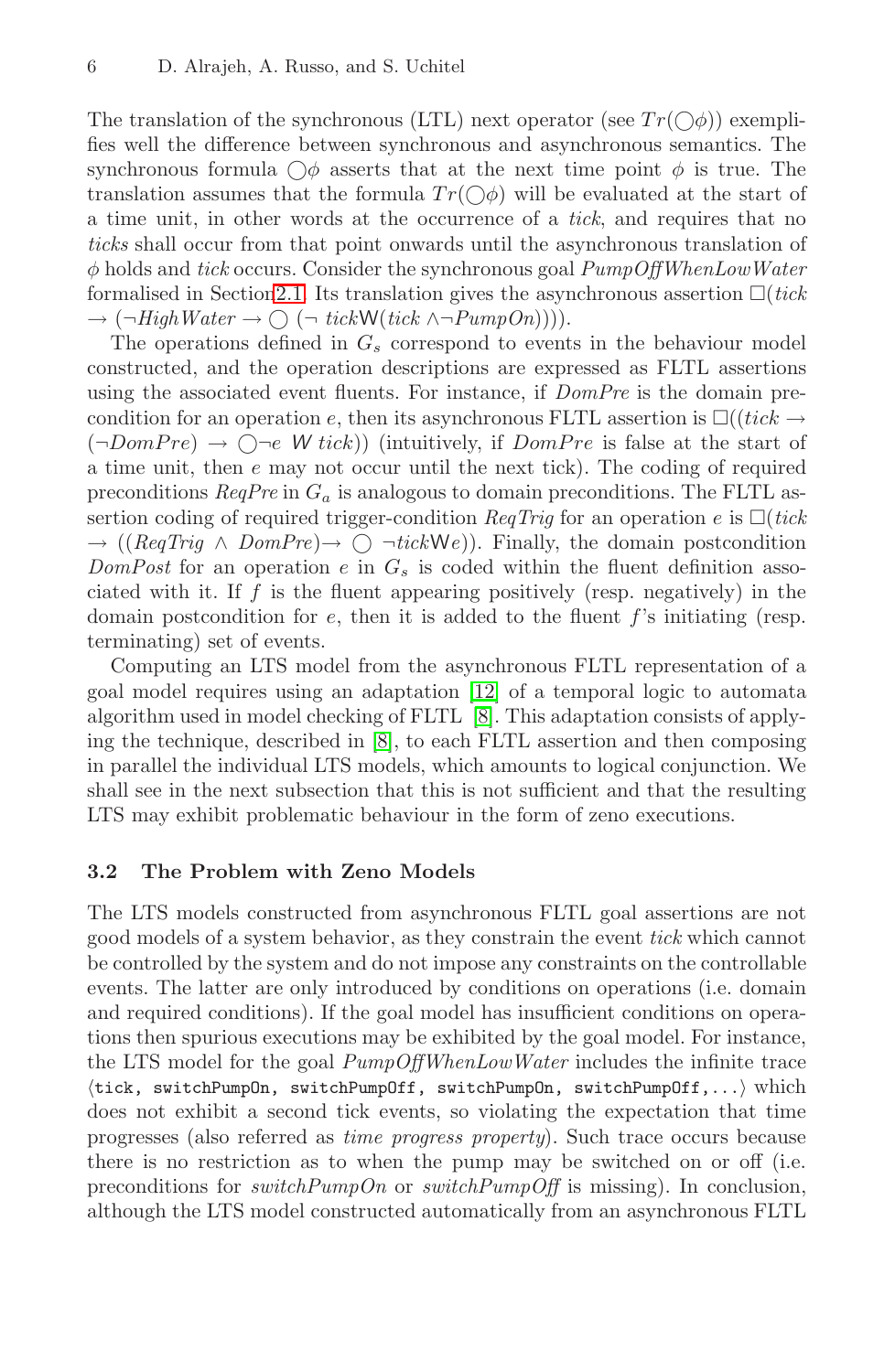encoding of a goal model may satisfy all goals, it may contain zeno executions due to missing conditions over operations.

## **3.3 Problem Formulation**

<span id="page-6-0"></span>The problem the remainder of this paper addresses is providing automated support to extending a goal model with conditions over its operations in order to guarantee the construction of a non-zeno behaviour model. In other words, given the asynchronous transformation  $G_a$  of a synchronous goal model  $G_s$ , the aim is to find a set of required preconditions Pre, referred to as the correct operational extension of  $G_a$ , such that the LTS model constructed from  $G_a \cup Pre$  satisfies the time progress (TP) property .

# **4 The Approach**

This section presents a novel approach for extending a goal model with the necessary set of required preconditions for deriving a non-zeno behavior model that satisfies a given goal model. The approach uses model checking to provide automated support for generating zeno traces and ILP to produce the preconditions.

#### **4.1 Overview of the Approach**

Figure 4.1 depicts an overview of the approach. A goal model  $G_s$  is initially transformed into an asynchronous model  $G_a$  and a set of fluent definitions D. The actual computation of the correct operational extension of  $G_a$  is then iteratively done in three phases: (i) the analysis phase in which the LTSA model checking tool is used to construct an LTS model satisfying  $G_a$  with respect to D and then checks the LTS against the time progress property. If the property does not hold, a counter example trace is generated, (ii) the *scenario elaboration phase* in which the violation trace is elaborated into a set of positive and negative scenarios and (iii) the learning phase which first transforms asynchronous goal model, fluent definitions and scenarios into a logic program and then uses an ILP system to find a set of required preconditions that cover the positive but none of the negative scenarios. Once computed, these preconditions are added to the initial goal model and the [ste](#page-14-5)ps above repeated. The final output is an extended goal model from which a non-zeno behavior model can be constructed.

## **4.2 Analysis Phase**

This phase considers an asynchronous FLTL encoding of a goal model as input and produces a zeno trace if the goal model does not guarantee time progress.

The LTSA model checker is used to build automatically the least constrained LTS model from the asynchronous FLTL assertions [8]. LTSA is then used to verify that time progresses by checking the property  $\Box \Diamond tick$  against the model. The output of LTSA, in the case of a zeno model, is an infinite trace in which from one position onwards, no tick event occurs.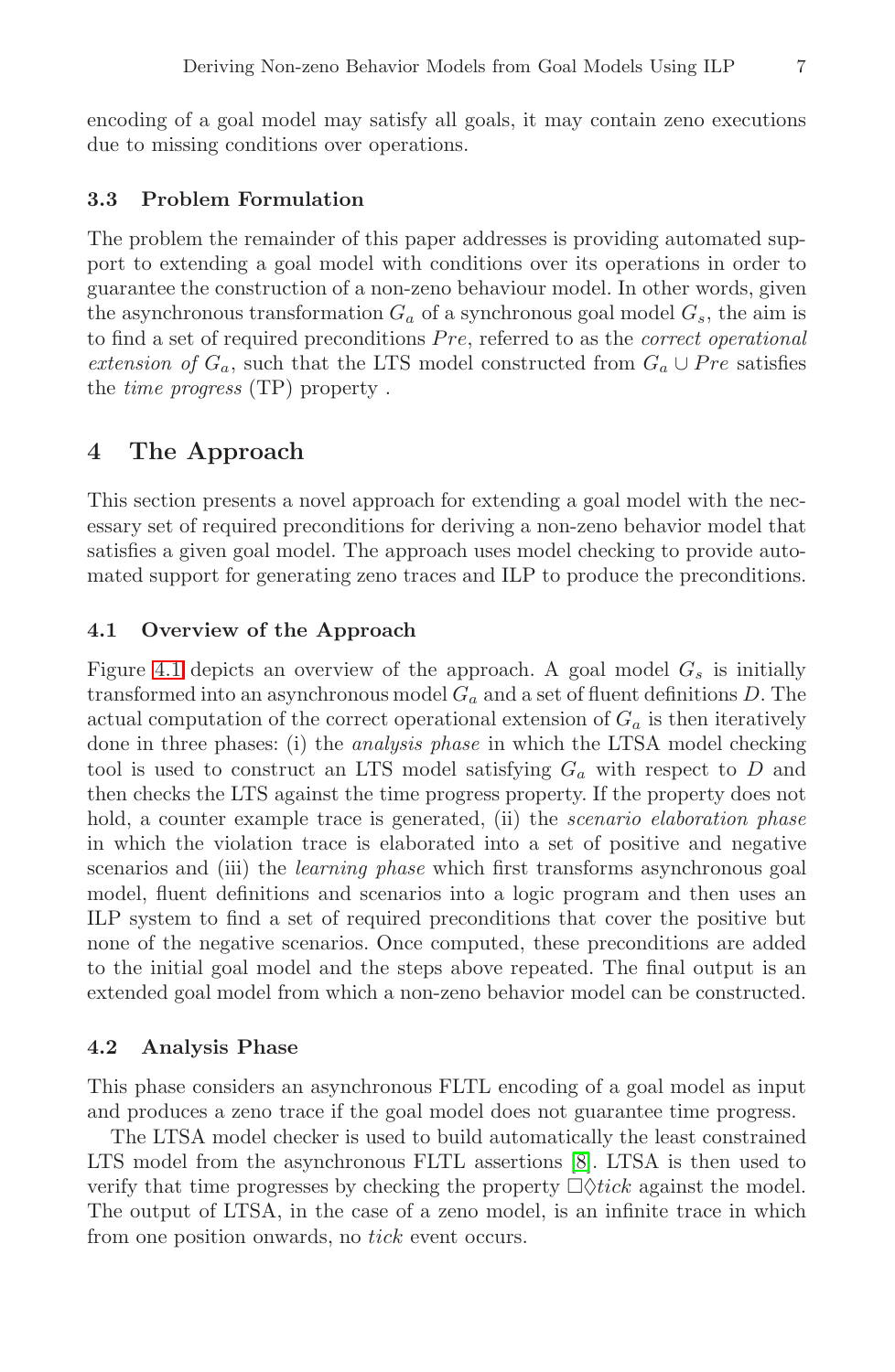

**Fig. 1.** Approach overview

The check is performed by assuming maximal progress of the system with respect to the environment (a standard assumptions for reactive systems), and weak fairness [15]. Fairness ensures that the environment will eventually perform tick instead of other environment controlled events (assuming the environment itself is consistent with time progress).

In our running example, the full set  $G_s$  of initial goals includes, in addition to the  $PumpOffWhen Low Water$ , the following LTL goal assertions:  $PumpOffWhen MethodMethodMethode \rightarrow \bigcirc \neg PumpOn,$  and  $PumpOnWhenHigh Water AndNo Methane = \Box(\neg CriticalMethodAnen \land HighWater \rightarrow \bigcirc PumpOn).$ 

The application of the analysis phase to the asynchronous FLTL translation of  $G_s$  and asynchronous preconditions  $\Box (tick \land \neg High Water \rightarrow \bigcirc \neg switchPumpOn)$ and  $\Box (tick \land High Water \land \neg CriticalMethod \rightarrow \bigcirc \neg switchPumpOff)$ , gives the following output:

```
Violation of LTL property: AlwaysEventuallyTick
Trace to terminal set of states:
tick
signalCriticalMethane CRITICALMETHANE
signalHighWater HIGHWATER && CRITICALMETHANE
tick HIGHWATER && CRITICALMETHANE
switchPumpOn HIGHWATER && CRITICALMETHANE && PUMPON
switchPumpOff HIGHWATER && CRITICALMETHANE
Cycle in terminal set:
switchPumpOn
switchPumpOff
LTL Property Check in: 8ms
```
The output represents an infinite trace compactly displayed as a (finite) trace with the prefix  $\langle$ tick,signalCriticalMethane,signalHighWater,tick, switchPumpOn, switchPumpOff) followed by a cycle in which tick does not occur (switchPumpOn, switchPumpOff, switchPumpOn,...). The capitalized text on the right column indicates the fluents that are true after the occurrence of each event of the trace prefix on the left. The trace indicates that a precondition for at least one of the system controlled events  $switchPumpOn$  and  $switchPumpOff$  is missing or requires strengthening. Indeed, consider the second tick of the trace, where High Water and CriticalMethane are true. At this point the goals proscribe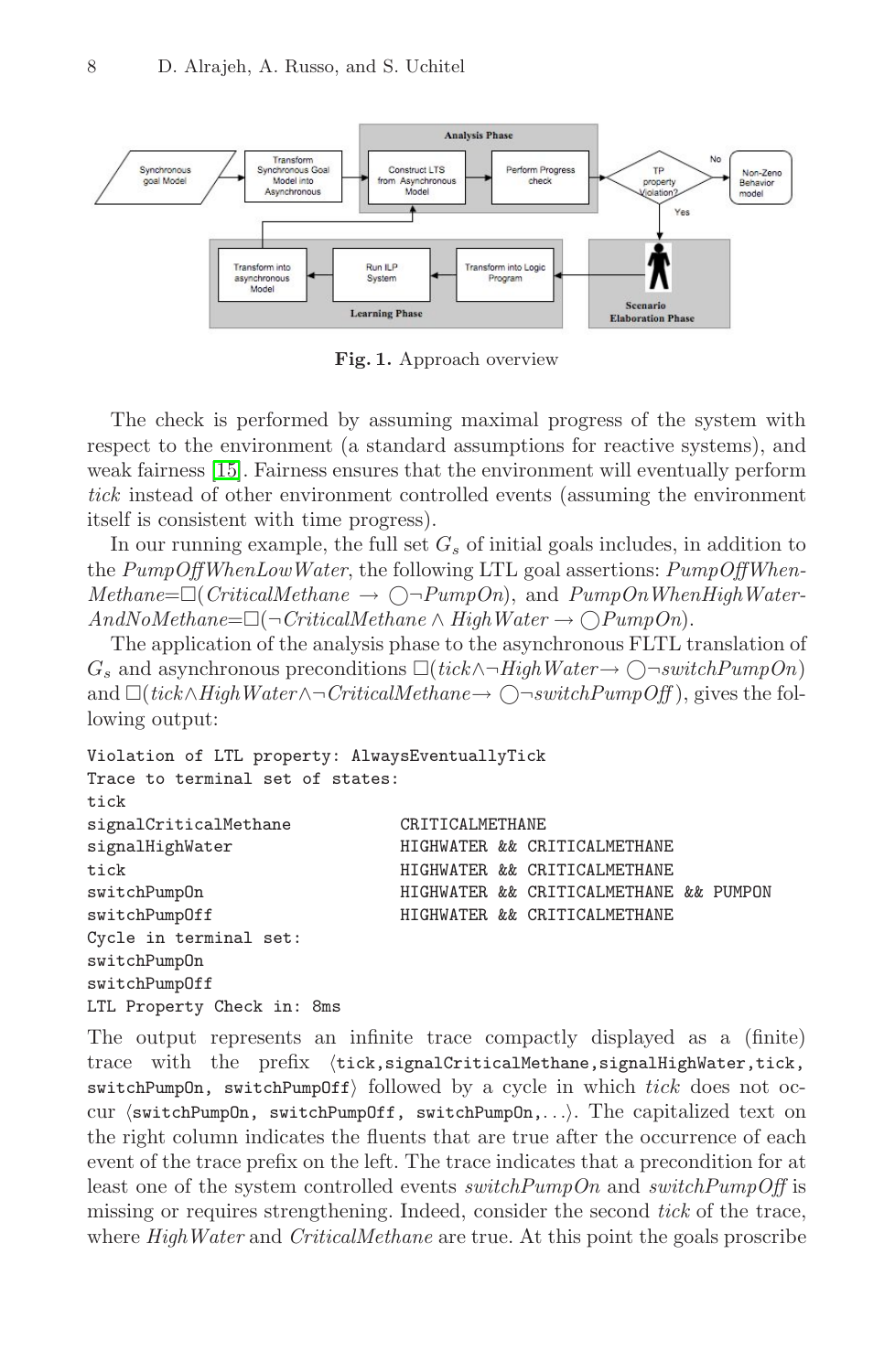<span id="page-8-0"></span>tick from occurring while  $PumpOn$  is still true. Hence, the occurrence of switch- $PumpOff$  is desirable. However, as soon as  $switchPumpOff$  happens, there are no preconditions preventing the pump being switched on again. Note that switching the pump back on does not violate any goals as the requirement is that the pump be off at the next tick and nothing is stated about the number of times the pump may be switched on during the time unit. A reasonable outcome of this analysis is to conclude that the precondition for  $switchPumpOn$  needs strengthening to prevent the pump being switched on unnecessarily.

## **4.3 Scenario Elaboration Phase**

This phase assumes the engineer will elaborate the violation trace generated by the LTSA and produce a set of positive and negative scenarios. The engineer is assumed to identify an event in the trace returned by the LTSA that should not have occurred at a particular position in the trace. The prefix starting from the initial state of that trace up to and including the undesirable event is identified as a negative scenario. Hence, given a trace of the form  $\langle w_1, e, w_2 \rangle$ , a negative scenario is  $\langle w_1, e \rangle$ . The intended meaning of  $\langle w_1, e \rangle$  is that if the system exhibits  $w_1$  then e should not happen. The task of producing a negative scenario from the trace returned by the LTSA is believed to be an intuitive task that can be performed manually, in particular because the negative scenarios will always be sub-traces of the trace produced by the LTSA.

The engineer is also assumed to provide a scenario which shows a positive occurrence of e. This is a scenario that starts from the same initial state, is consistent with the goal model and terminates with a tick (i,e,  $\langle x_1, e, x_2 \rangle$ ) where tick is the last event in  $x_2$ ). Note that because scenarios are finite traces, positive scenarios are not meant to exemplify non-zeno traces. They merely capture desirable system behavior which is consistent with the given model. Note that the same model generated by LTSA can be walked through or animated by the engineer to generate positive scenarios that are consistent with existing goals and operation conditions.

Returning to the zeno trace described above, the engineer may identify the first occurrence of  $\texttt{switchPumpOn}\xspace$  as incorrect. A negative scenario becomes  $\langle \texttt{tick},$ signalCriticalMethane, signalHighWater, tick, switchPumpOn $\rangle$  stating that the pump should not have been switched on after high water and methane have been signalled. In addition, a positive scenario exemplifying a correct occurrence of swi[t](#page-14-11)chPumpOn must [be](#page-14-11) provided. A positive scenario could be  $\langle$  tick, signalHighWater, tick, switchPumpOn, tick). The completion of this phase is noted by the identification of at least one positive and one negative scenario.

#### **4.4 Learning Phase**

This phase is concerned with the inductive learning computation of missing event preconditions with respect to a given set of positive and negative scenarios. It makes use of an ILP framework, called XHAIL [19].

In general an inductive learning task is defined as the computation of an hypothesis  $H$  that explains a given set  $E$  of examples with respect to a given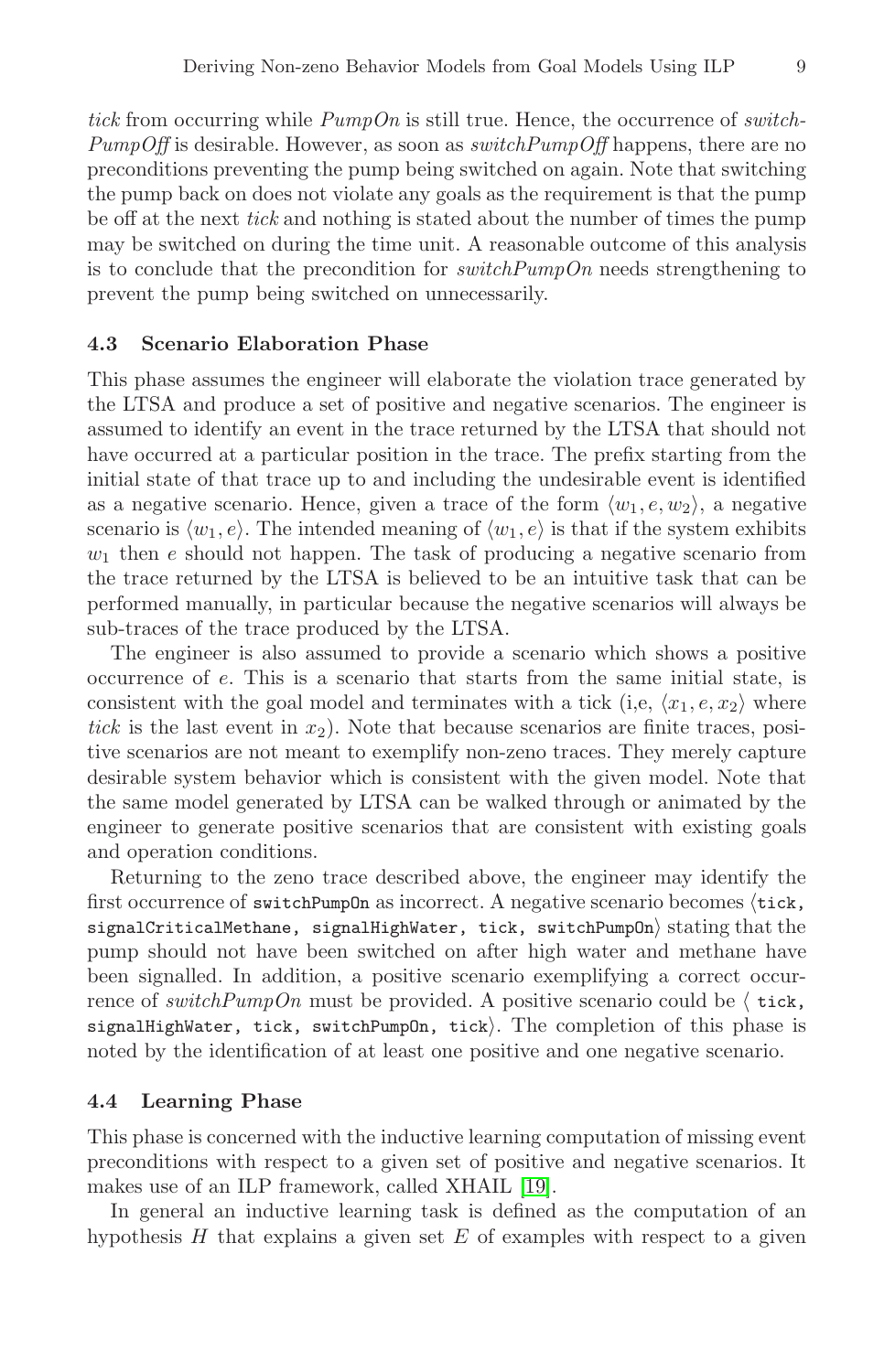background knowledge  $B$  [20,18]. Intuitively, within the context of learning preconditions, the background knowledge is the fluent definitions D and the goal model  $G_a$ , currently considered by the analysis phase. The set of positive and negative scenarios generated during the scenario ela[bor](#page-14-12)ation phase form the examples. The learned (set of) asynchronous preconditions, Pre, is the hypothesis that added to  $G_a$  generates an LTS model that accepts the positive scenarios but none of the negative ones. We refer to Pre as the correct extension of a goal model with respect to scenarios.

To apply XHAIL to the task of learning preconditions, the asynchronous FLTL goal model  $G_a$ , with preconditions computed in previous iterations, fluent definitions D, and the elaborated positive and negative scenarios  $\Sigma_P \cup$  $\Sigma_N$  are encoded into a, semantically equivalent, Event Calculus (EC)[17] logic program  $\Pi$ .

**Event Calculus Programs.** Our EC programs include a sort A of events  $(e_1,e_2,...),$  a sort F of fluents  $(f_1,f_2,...),$  a sort S of scenarios  $(s_1,s_2,...),$  and two sorts  $P = (p_1, p_2, ...)$  and  $T = (t_1, t_2, ...)$  both isomorphic to the set of nonnegative integers. The two sorts  $P$  and  $T$  denote, respectively, positions (of (non-)observable states) and time units along a trace.

EC programs make use of the basic predicates happens, initiates, terminates, holdsAt, impossible and attempt. The atom happens $(e, p, t, s)$  indicates that event e occurs at position p, wi[thin](#page-14-12) time unit t in scenario s, the atom initiates( e,f,p,s) (resp. terminates(e,f,p,s)) means that if, in a scenario s, event e were to occur at position p, it would cause fluent f to be true (resp. false) immediately afterwards. The predicate holdsAt(f,p,s) denotes, instead, that in a scenario s, fluent  $f$  is true at position  $p$ . The atoms impossible(e, $p, t, s$ ) and attempt(e,p,t,s) are used, respectively, to state that in a scenario s, at position p within a time unit t, the event e is impossible, and that an attempt has been made to perform e. The first four predicates are standard, whereas the last two are adapted from the EC extension presented in [17].

To relate positions and time units within a given scenario, our EC programs use the predicate  $posInTime(p, t, s)$ . For example, the scenario (tick, signalHighWater, tick, switchPumpOn, tick is encoded using the ground atoms happens(tick,0,0,s), happens(signalHighWater,1,0,s), happens(tick,2,1,s),... for the event transitions,  $posInTime(0,0,s)$ ,  $posInTime(1,0,s)$ ,  $posInTime(2,1,s)$ , posInTime(3,1,s), posInTime(4,2,s), ... for the relation between position and time units. Finally, to capture the notion of synchronous satisfiability in terms of asynchronous semantics our programs make use of the predicates holdsAtTick and notHoldsAtTick, which are defined as follows:

$$
\texttt{holdsAtTick}(f, t, s):= \texttt{attempt}(tick, p, t, s), \texttt{holdsAt}(f, p, s),
$$
\n
$$
\texttt{posInTime}(p, t, s)
$$
\n
$$
(1)
$$

$$
\begin{array}{lcl} \texttt{notHoldsAtTick}(f,t,s) & \texttt{::} & \texttt{attempt}(tick,p,t,s), \text{ not holdsAt}(f,p,s) \\ & & \texttt{posInTime}(p,t,s) \end{array} \tag{2}
$$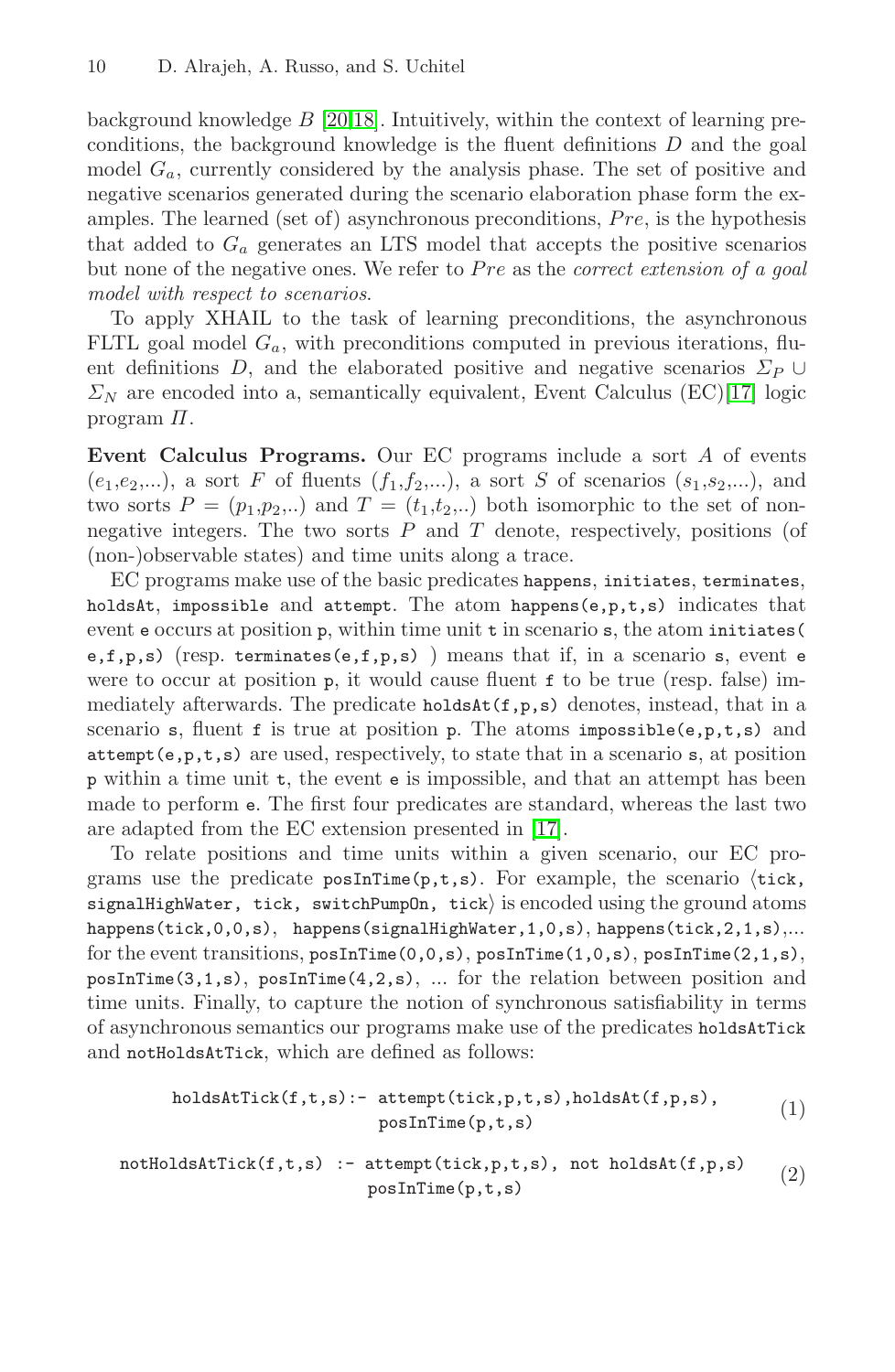where  $p$ ,  $t$  and  $s$  are respectively position, time unit and scenarios<sup>1</sup>. Axioms (1) and (2) state that a fluent f holds (resp. does not hold) at the beginning of a time unit  $t$  in a scenario  $s$  if it holds (resp. does not hold) at the position  $p$ where its starting tick is attempted.

EC programs are equipped with a set of domain-independent core axioms suitable for reasoning about effects of events over fluents. A full definition of these axioms is given in [21]. These include, in particular, an axiom for differentiating the possibility of an event occurring from it actually occurring. This is defined as follows: happens(e,p,t,s):-attempt(e,p,t,s), not impossible(e,p,t,s). It is one of the key axioms in our learning process, as it relates the occurrence of an event  $(hapens(e,p,t,s))$  with the notion of its preconditions, captured by rules defining the predicate impossible.

**From Goal Models to EC Programs.** Given a goal model  $G_a$ , written in asynchronous FLTL, and a set of fluent definitions  $D$ , a mapping  $\tau$  has been defined that automatically generates from  $G_a$  and D an EC program of the type described above. In brief, the mapping assigns to each FLTL fluent definition  $f \equiv \langle \{a_i\}, \{b_i\} \rangle$  initially I the set of atomic literals comprising of initially(f,S), for those fluents f where I is set to true, initiates( $a_i$ ,f,P,S), for each  $a_i$  in the initiating set of f and terminates(b<sub>i</sub>,f,P,S), for each  $b_i$  in the terminating set of f. For example, the mapping function  $\tau$  would generate from the fluent definition  $pumpOn \equiv \langle \{switchPumpOn\}, \{switchPumpOff\} \rangle$ , the facts initiates(switchPumpOn, pumpOn,P,S) and terminates(switchPumpOff, pumpOn,P,S).

Asynchronous FLTL goal assertions are, instead, encoded into integrity constraints<sup>2</sup>, using only holdsAtTick and notHoldsAtTick predicates. For instance, applying the function  $\tau$  to the asynchronous formalisation of the goal  $PumpOf$ fWhenLowWater gives the EC integrity constraint

:- notHoldsAtTick(highWater,T,S),next(T2,T),holdsAtTick(pumpOn,T2,S) where  $\texttt{next(T2,T)}$  m[ea](#page-14-13)ns  $T2$  is the next time point. Asynchronous FLTL preconditions are encoded into rules for the predicate impossible. So a precondition  $\square(\bigwedge_{1\leq i\leq n}(\neg) f_i)\rightarrow \bigcirc \neg e\ \text{W}$  tick) would be expressed by the EC rule:

$$
\begin{aligned}\n&\text{impossible}(e, P, T, S) : -(not) \text{HoldsAtTick}(f_1, T, S), \dots, \\
&\quad (\text{not}) \text{HoldsAtTick}(f_n, T, S)\n\end{aligned}\n\tag{3}
$$

In [1] the authors have shown that the above translation function is sound with respect to the stable model semantics [7].

**Learning Preconditions.** To learn event preconditions, positive and negative scenarios generated during the scenario elaboration phase have to be translated into our EC program. The translation depends on the event for which the precondition axiom is to be learnt. Without loss of generality, we assume that

<sup>1</sup> The operators : − and , denote implication and conjunction operators respectively in logic programming.

<sup>&</sup>lt;sup>2</sup> An integrity constraint (IC) is a disjunction of literals with no positive literal.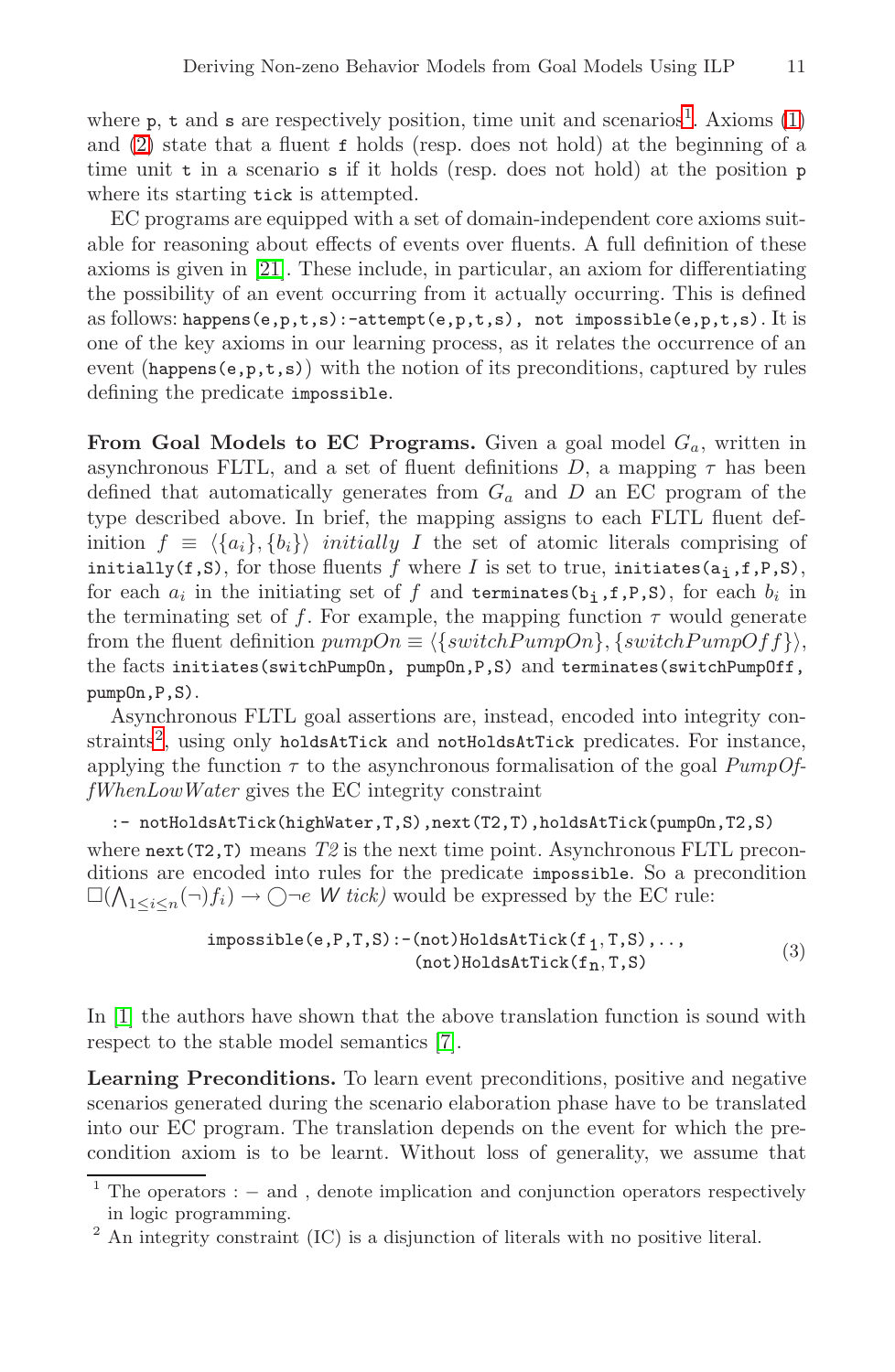preconditions are to be learnt always for the last event of each negative scenario. The encoding of negative and positive scenarios contribute to both the background knowledge and the examples of our learning task. For a positive scenario  $\sigma_P = \langle e_1, e_2, ..., e_k \rangle$ , the facts attempt( $e_i$ , i-1,  $t, \sigma_P$ ) and posInTime(i-1,  $t, \sigma_P$ ) are added to the background knowledge, and the facts happens( $e_i$ , i-1,t, $\sigma_p$ ) are added to the example. For each negative scenario of the form  $\sigma_N = \langle e_1, e_2, ..., e_l \rangle$ in  $\Sigma_N$ , the facts attempt(e<sub>j</sub>,j-1,t, $\sigma_N$ ) and posInTime(j-1,t, $\sigma_N$ ) are added to the background knowledge, and the facts happens( $e_i$ , j-1,t, $\sigma_N$ ) together with the atom not happens(e<sub>l</sub>, 1-1,t, $\sigma_N$ ) are added to the examples.

T[he](#page-8-0) [s](#page-8-0)earch space of all possible preconditions is defined by a language bias, which specifies the predicates that can appear in the hypothesis. In our learning task, the language bias defines the predicate impossible to appear in the head of the H rule, and the predicates holdsAtTick and notHoldsAtTick to appear in the body. For a detailed description of the XHAIL learning algorithm the reader is refer to [20]. To describe an example of learned precondition, consider again our example of the Mine Pump system, where the set of goals are as states in Subsection 4.2, with associated fluent definitions, and the positive and negative scenarios in Subsection 4.3. The XHAIL is applied to the EC programs B and E generated from these inputs. The system computes the ground rule:

```
impossible(switchPumpOn,4,2,\sigma_{\text{N}}) :-holdsAtTick(highWater,2, \sigma_{\text{N}}),
                                               notHoldsAtTick(pump0n,2,\sigma_N),holdsAtTick(criticalMethane, 2, \sigma_N),
                                               posInTime(4,2,\sigma_{N}).
```
And then generalizes it into the hypothesis: impossible(switchPumpOn,  $X, Y, Z$ ) :holdsAtTick(criticalMethane,Y,Z). This output is then translated back into the FLTL assertion  $\Box$  (*tick*  $\land$  *criticalMethane*  $\rightarrow \bigcirc$   $\neg$ *switchPumpOn W tick*).

## **4.5 The Cycle**

At the end of each iteration, the learned preconditions are translated back into asynchronous FLTL and added to the goal model. The LTS resulting from the extended goal model is guaranteed not to exhibit the zeno trace detected by the LTSA in that iteration and captured by the elaborated negative scenario. In addition, the LTS is guaranteed to accept the positive scenarios identified by the engineer and, of course, all previously elicited goals and operational requirements. The property is formally captured by the following theorem and constitutes the main invariant of the approach.

**Theorem 1.** Let  $G_a$  be an asynchronous goal model, D a set of fluent definitions, and  $\Sigma_P \cup \Sigma_N$  a set of positive and negative scenarios. Let  $(B, E) =$  $\tau(G_a, D, \Sigma_P, \Sigma_N)$  be the EC programs generated by the translation function  $\tau$ . Let H be the set of preconditions computed by the XHAIL system as inductive solution for the programs  $(B, E)$  such that  $B \cup H \models E$ . Then the corresponding set Pre of asynchronous FLTL preconditions, such that  $\tau(Pre) = H$ , is a correct extension of  $G_a$  with respect to  $\Sigma_P \cup \Sigma_N$ .

This process is expected to be repeated until all the preconditions necessary to guarantee, together with the initial goal model, the construction of a non-zeno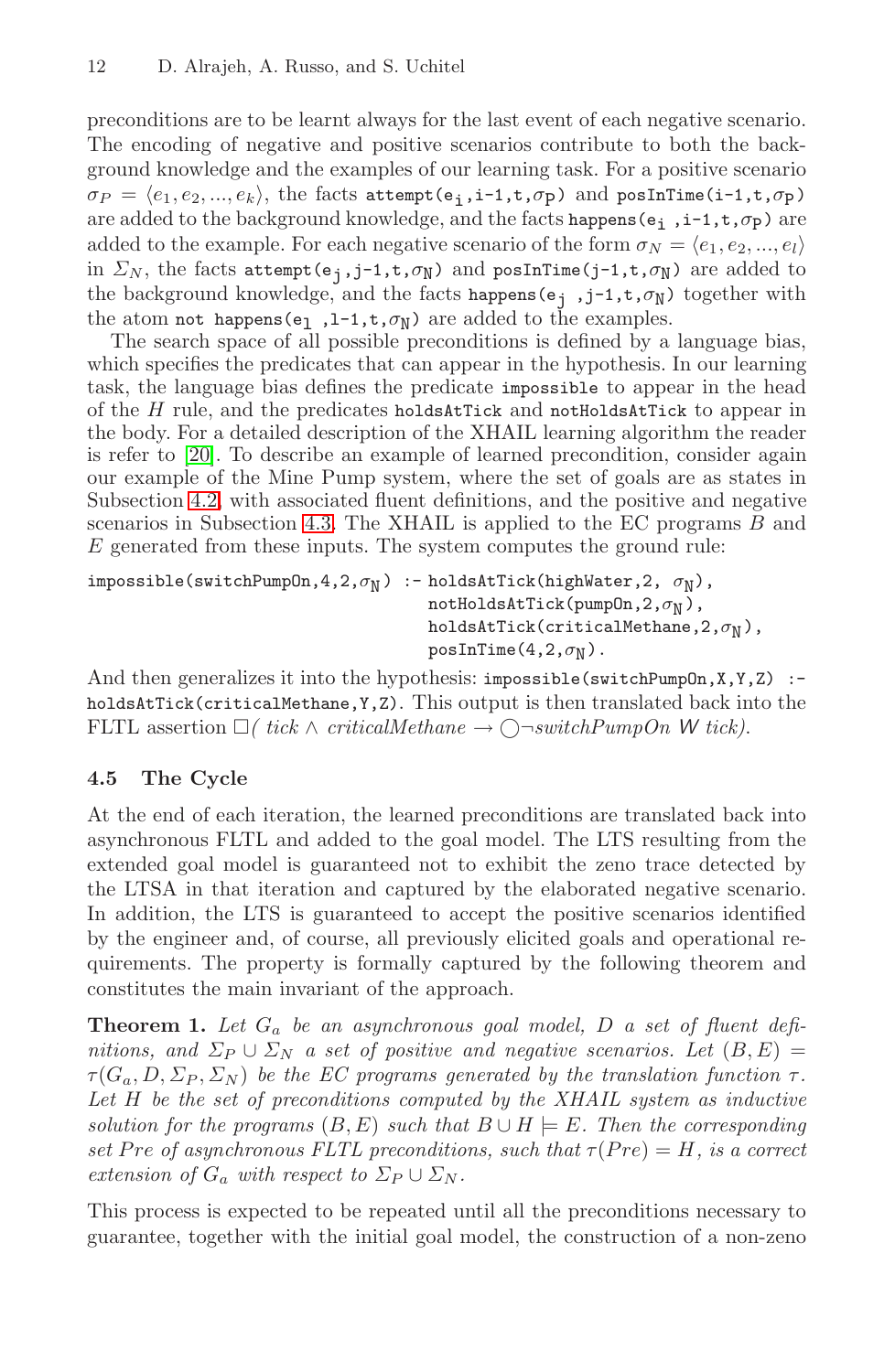LTS model. Although the convergence of this process h[as](#page-14-8) [n](#page-14-8)ot yet been studied fully, experiments have shown so far that to avoid the derivation of a zeno-model, one only needs to learn a sufficient set of preconditions, i.e. triggering conditions are not necessary to avoid non-zeno t[race](#page-14-7)s.

# **5 Validation of the Approach**

We validated our approach with two case studies, the Mine Pump Controller [10], parts of which have been used as a running example in this paper, and the Injection System [2]. The methodology used was to start with goal models formalised in the KAOS goal oriented approach (the mine pump [13] and the safety injection [12] systems), to apply the approach ite[rati](#page-14-4)vely using informal existing documentation on the case studies t[o inf](#page-14-7)orm the elabora[tion](#page-14-4) of zeno traces into positive and negative scenarios and to compare the preconditions learned against the manually operationalised models of the provided goal models.

In the mine pump case study, it was necessary to learn three preconditions where as the safety injection system required only two. Moreover, in the safety injection system the set of preconditions needed for the process to converge, and reach a goal model from which a non-zeno behaviour model can be derived, was a subset of the preconditions of the fully operationalised goal model[12]. This indicates that the operationalisation process presented in [13] and required in [12] to build non-zeno models introduces unnecessary (and labour intensive) work. This also indicates that the process of resolving time p[rogr](#page-14-14)ess violation in behavior models synthesized from goal models is a first step towards an automated procedure to produce a complete operationalisation of goal models.

# **6 Related Work**

Automated reasoning techniques are increasin[gly](#page-14-14) being used in requirements engineering [11,3,4]. Among these, the work most related to our approach is [11], where an *ad-hoc* inductive inference process is used to derive high-level goals, expressed as temporal formulae, from manually attuned scenarios provided by stake-holders. Each scenario is used to infer a set of goal assertions that explains it. Then each goal is added to the initial goal model, which is then analyzed using state-based analysis techniques (i.e. goal decomposition, conflict management and obstacle detection). The inductive inference procedure used in [11] is mainly based on pure generalization of the given scenarios and does not take into account the given (partial) goal model. It is therefore a potentially unsound inference process by the fact that the generated goals may well be inconsistent with the given (partial) goal model. In our approach learned requirements are guaranteed to be consistent with the given goals.

The work in [3] also proposes the use of inductive inference to generate behavior models. It provides an automated technique for constructing LTSs from a set of user-defined scenarios. The synthesis procedure uses a grammar induction to derive an LTS that covers all positive scenarios but none of the negative ones.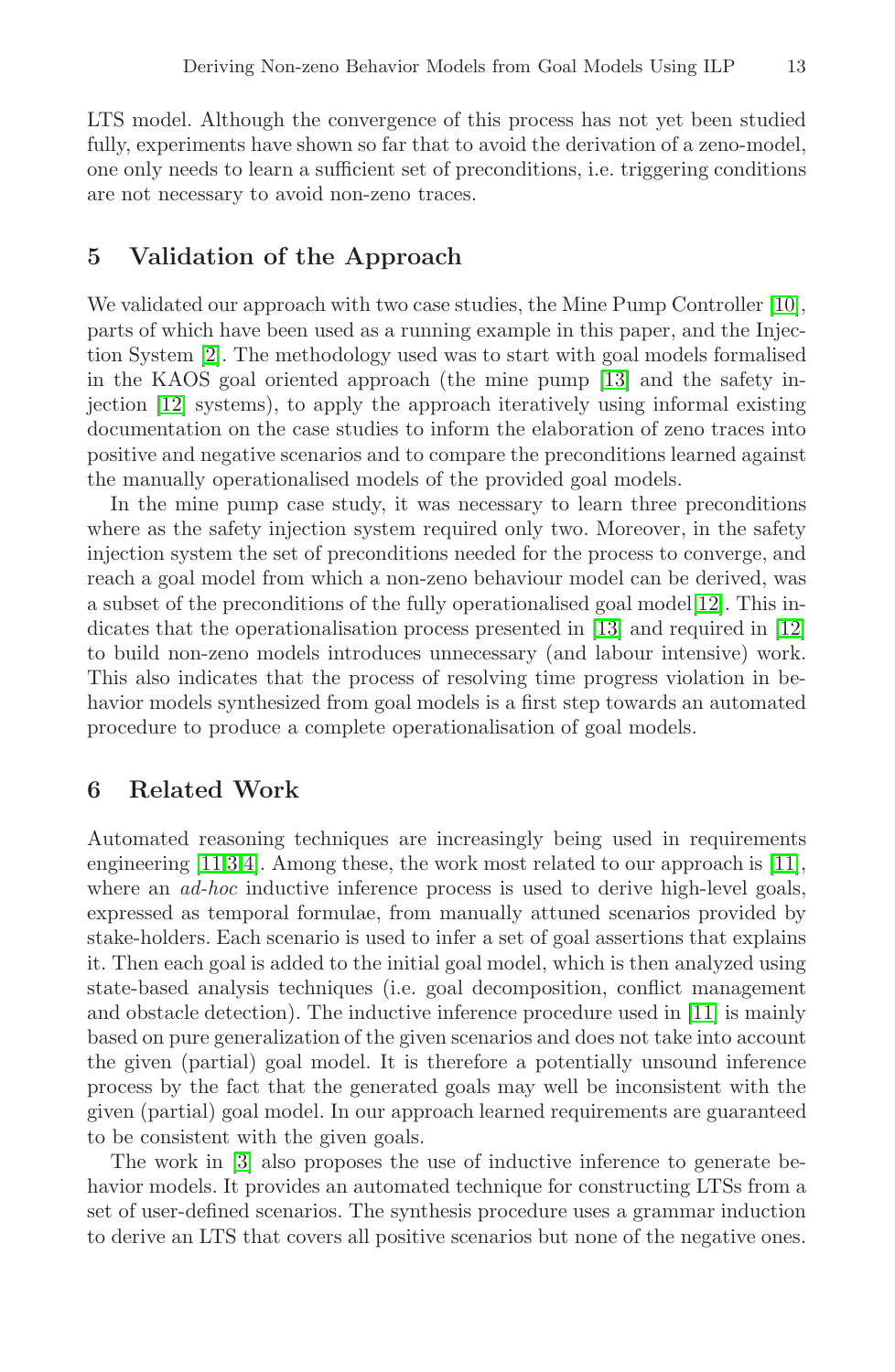The generated LTS can then be used for formal event-based analysis techniques [\(e.](#page-14-4)g. check against the goals expressed as safety properties). Our approach, on the other hand, uses the LTSA to generate the LTS models directly from goal models, so our LTS models are always guaranteed to satisfy the given goals.

The technique in [12] describes the steps for transforming a given KAOS goal and operational model into an FLTL theory that is used later by the LTSA to construct an LTS. Deadlock analysis reveals inconsistency problems in the KAOS model. However, the technique assumes these are resolved by manually reconstructing the operational model. Our approach builds on the goal to LTS transformation of [12] but does not require a fully operationalised model. Rather it provides automated support for completing an operational model with respect to the given goals.

# **7 Conclusion and Future Work**

The paper presents an approach for deriving non-zeno behavior model from goal models. It deploys established model checking and learning techniques for the computation of precondition from scenarios. These preconditions can incrementally be added to the initial goal model so to generate at the end of the cycle a non-zeno behavior model. The precondition learned at each iteration has the effect of removing zeno traces identified by the LTS model at the beginning of that iteration. The cycle terminates when no more zeno traces are generated from the LTSA on the current (extended) g[oal m](#page-14-7)odel. A formal characterization of termination of the cycle is currently under investigation. But our experiments and case study [resu](#page-14-7)lts have so far confirmed the convergence of our process. Furthermore, the approach assumes, in the second phase, that the engineer will manually elaborate the violation trace into a set of scenarios. The possibility of automating the elaboration process by using other forms of learning techniques (e.g. abduction) is being considered. Future work includes learning other forms of requirements such as trigger conditions, learning preconditions with bounded temporal operators that refer to the past such as  $B$  and  $S$  in [13], and to integrate the approach within a framework for generating a set of required pre- and trigger-conditions that is complete [13] with respect to a given goal model.

# **References**

- 1. Alrajeh, D., Ray, O., Russo, A., Uchitel, S.: Extracting requirements from scenarios with ILP. In: Muggleton, S., Otero, R., Tamaddoni-Nezhad, A. (eds.) ILP 2006. LNCS (LNAI), vol. 4455, pp. 64–78. Springer, Heidelberg (2007)
- 2. Courtois, P.J., Parnas, D.L.: Documentation for safety critical software. In: Proc. 15th Int. Conf. on software engineering (1993)
- 3. Damas, C., Dupont, P., Lambeau, B., van Lamsweerde, A.: Generating annotated behavior models from end-user scenarios. IEEE Transactions on Software Engineering 31(12), 1056–1073 (2005)